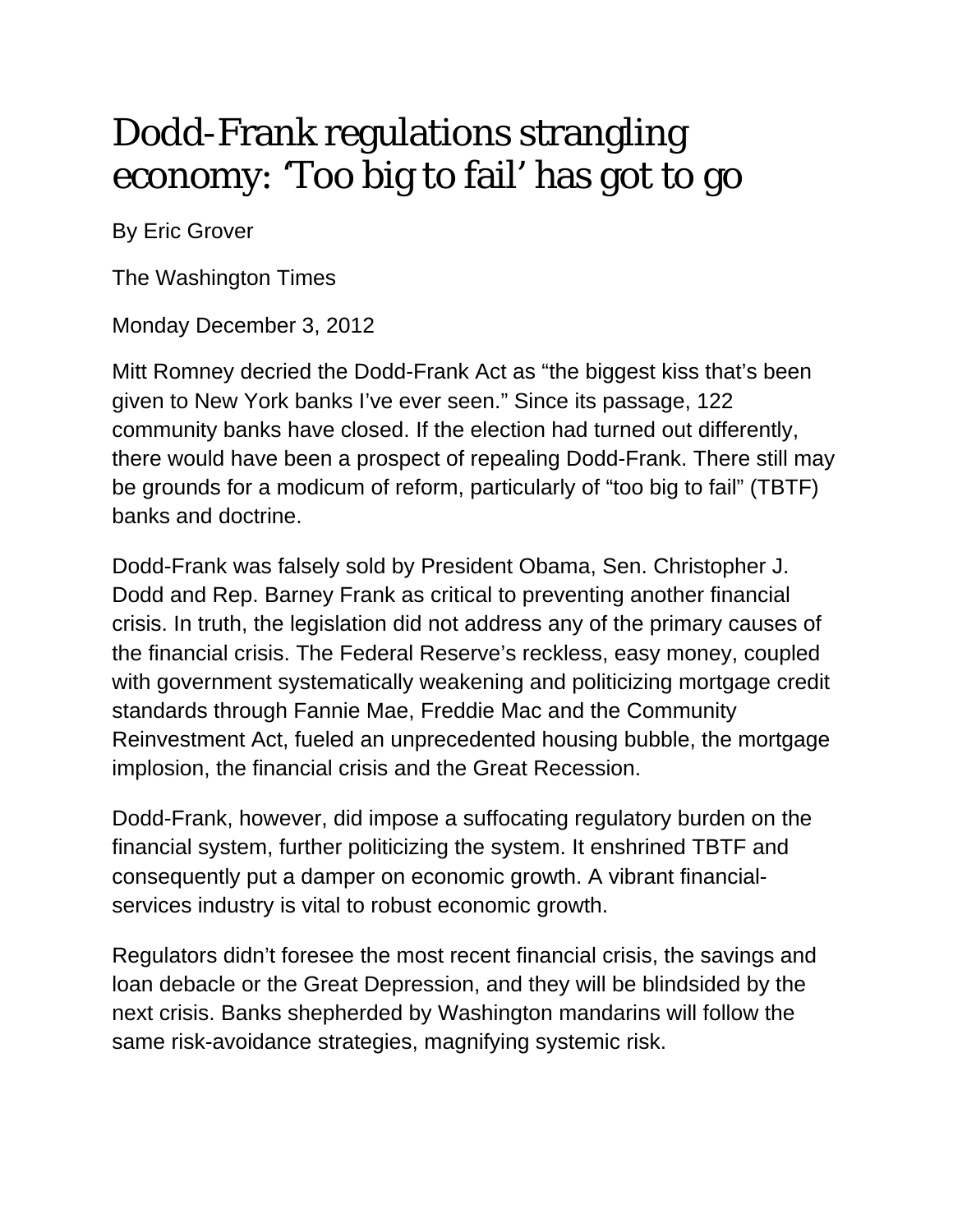During the crisis, the idea gained widespread currency that some financial institutions were so big and interconnected that their failure, even managed as part of an orderly bankruptcy or liquidation, would pose a systematic risk to the financial system. This warranted bailouts.

While arguably no U.S. financial institution actually meets this criterion, politicians, regulators, management and the market believe and will act otherwise. Dodd-Frank put a seal of approval on, and even ratcheted up, incestuous corporatism between Washington and America's financial Goliaths.

These large institutions enjoy cheaper capital than community banks because of government's implicit guarantee. According to Dallas Federal Reserve Bank economist Harvey Rosenblum, they get perhaps a 1 percentage point advantage or more. Additionally, financial giants have legions of lawyers, compliance staff and lobbyists to cope with and influence regulation to their advantage relative to smaller and nontraditional competitors. The greater the state's power over industry, the greater the risk of regulatory "capture," in economist George Stigler's words.

Notwithstanding less stringent capital requirements and an exemption from debit-fee price controls, Dodd-Frank sounds the death knell for many community banks.

A handful of behemoth banks managed as virtual public utilities suits the corporatist sentiment of Mr. Obama, Treasury Secretary Timothy F. Geithner and Federal Reserve Chairman Ben S. Bernanke better than the creative froth of thousands of independent financial institutions vigorously competing, whose value and management are judged continuously and ruthlessly by the market, not Washington overlords.

Politicians and regulators make a great show of lamenting TBTF, yet with their active complicity, the financial-services industry became more concentrated. Economist Simon Johnson notes that from 1995 to 2009, the assets of the six largest banks increased from 18 percent to 68 percent of gross domestic product (GDP). Washington encouraged Chase's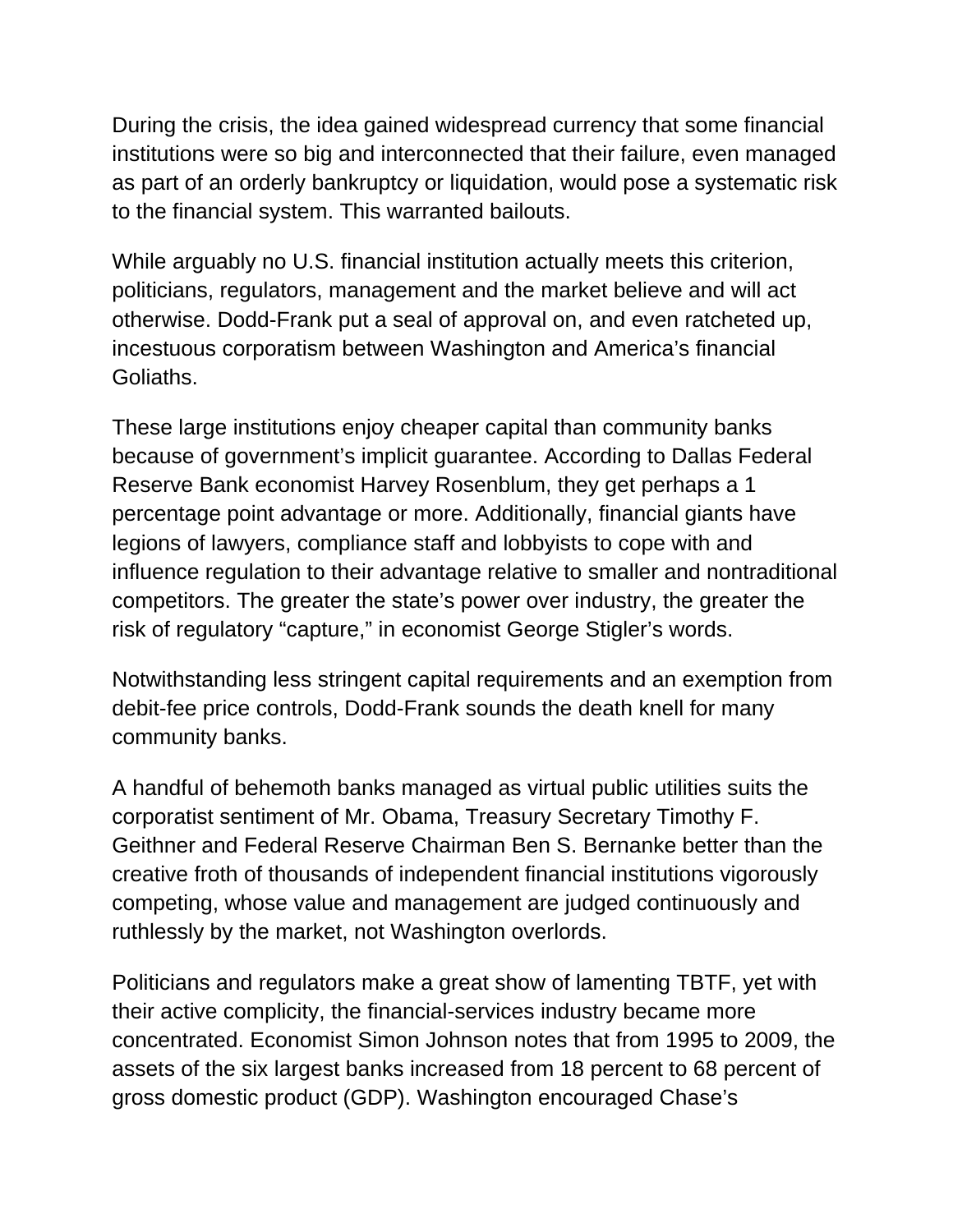acquisition of Washington Mutual and Bear Stearns, Bank of America's purchase of Merrill Lynch and Countrywide, and Wells Fargo's scooping up of Wachovia.

The left is hugely suspicious of gargantuan banks. In 2010, Sen. Sherrod Brown's Safe Banking Act proposed capping their size — limiting deposits to 10 percent of the market and nondeposit liabilities to 2 percent of GDP (3 percent of GDP for non-bank institutions) and mandating minimum capital ratios. The act received 33 mostly Democratic votes, including from Senate Majority Leader Harry Reid and Sen. Richard J. Durbin, as well as the Banking Committee's ranking Republican, Sen. Richard C. Shelby and Club for Growth heartthrob Sen. Tom Coburn.

In 2012, Sen. David Vitter and Rep. Scott Garrett, both Republicans, took a more limited stab at curbing TBTF, proposing that the Financial Stability Oversight Council no longer be able to designate non-banks as systematically important.

Not all central bankers and regulators are wedded to the corporatist status quo. Bank of England governor Mervyn King warned, "If some banks are thought to be too big to fail then they are simply too big." Former Kansas City Federal Reserve Bank president and current FDIC Director Thomas M. Hoenig said he "couldn't agree more." Dallas Federal Reserve Bank President Richard W. Fisher similarly calls for curbing TBTF banks.

TBTF financial institutions need to be broken up into pieces, each small enough to be permitted to prosper or fail. For mammoths such as Bank of America, Chase and Citi, diseconomies of scale and complexity likely obtain, and value would be created. If, however, value not attributable to government guarantees were destroyed, shareholders would need to be compensated.

In a world where no bank is deemed systematically important, the rationale for heavy regulation is FDIC insurance. If the state guarantees deposits, it has an interest in the riskiness of how they're deployed.